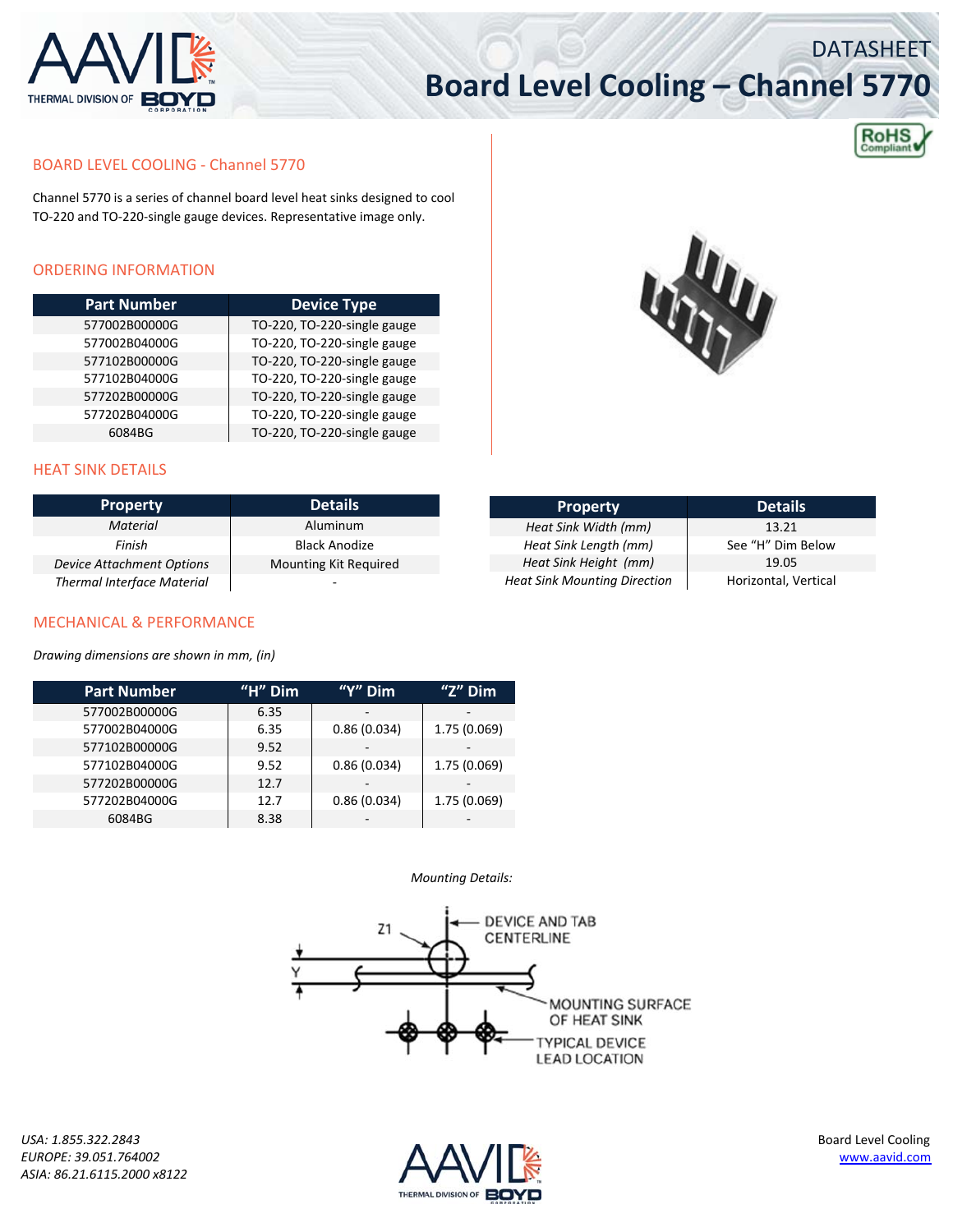

Part Numbers: 577002B00000G, 577102B00000G, 577202B00000G Part Numbers: 577002B04000G, 577102B04000G, 577202B04000G







Part Numbers: 577202B00000G, 577202B04000G



*USA: 1.855.322.2843* Board Level Cooling *EUROPE: 39.051.764002* www.aavid.com *ASIA: 86.21.6115.2000 x8122*